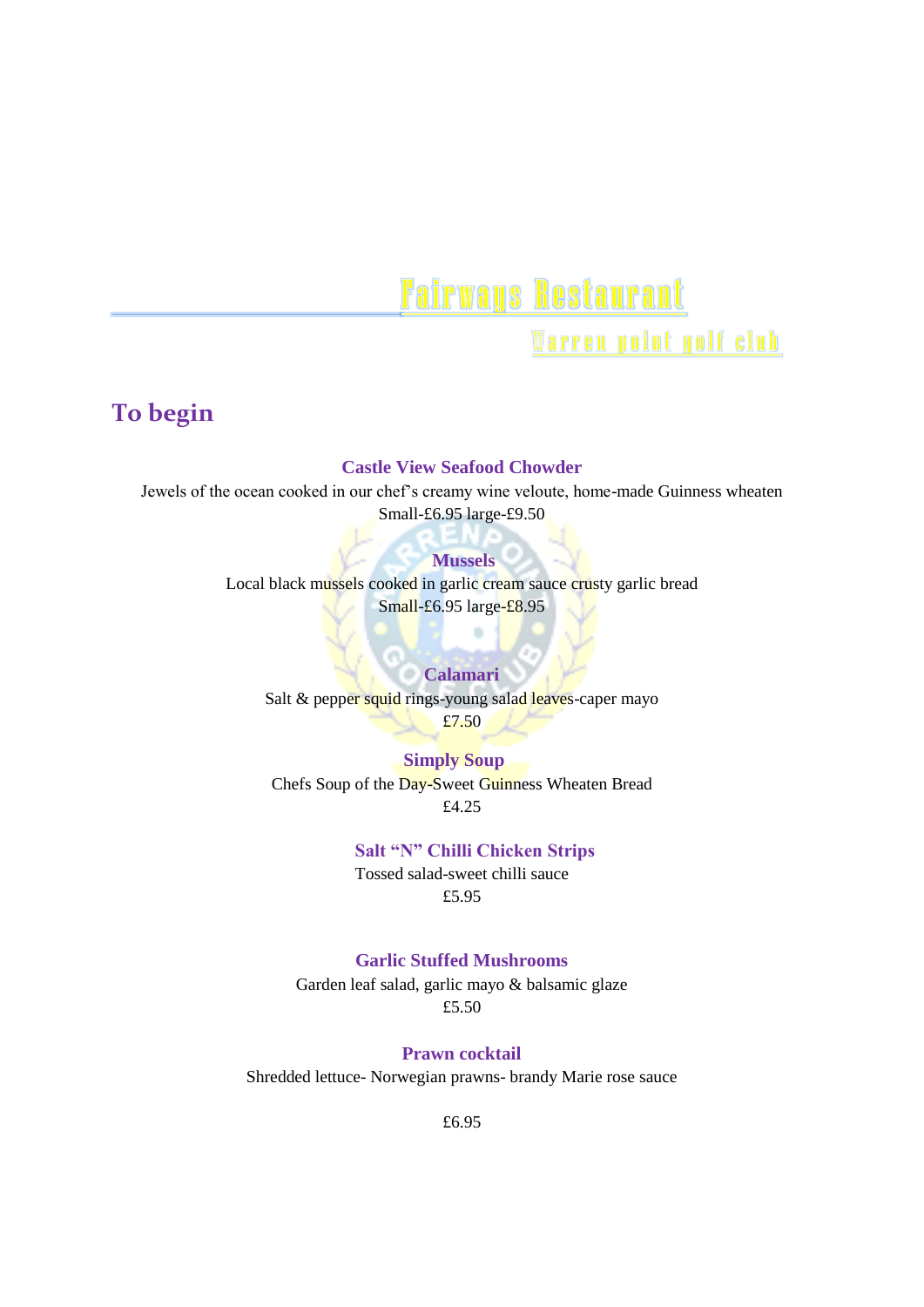## **main courses**

#### **12 oz steak Platter**

Sauté mushrooms, onions, chips & brandy peppercorn sauce & grilled tomato £19.95

#### **10 oz Steak platter**

Sauté mushrooms, onions, chips  $\&$  brandy peppercorn sauce  $\&$  grilled tomato £17.95

### **Fish "N "Chips**

Crispy battered cod-mushy peas-salad & tartar sauce £10.50

#### **Scampi**

Crispy battered gourmet scampi-mushy peas-chips-salad & tartar sauce £12.50

#### **Chicken curry**

Chunky breast pieces of chicken, tossed in the wok with crunchy vegetables  $\&$  served with boiled rice

or  $\frac{1}{2}$  chips &  $\frac{1}{2}$  rice £10.95

#### **6oz Steak Burger**…£8.50 **6oz Bacon and Cheese Burger**…£8.95

Served in a warm floury bap-Tossed salad  $&$  chips –sweet chilli sauce or b-b-q sauce or garlic mayo

**Chicken goujons** Cooked in a southern fried coating-house salad & chunky chips

£9.95

#### **Castle view chicken burger**

Coated in southern fried coating topped with bacon and cheese, served with, lettuce, tomato, mayo, side salad and chunky chips

£10.95

#### **Cajun chicken Panini**

Served with side salad £4.75